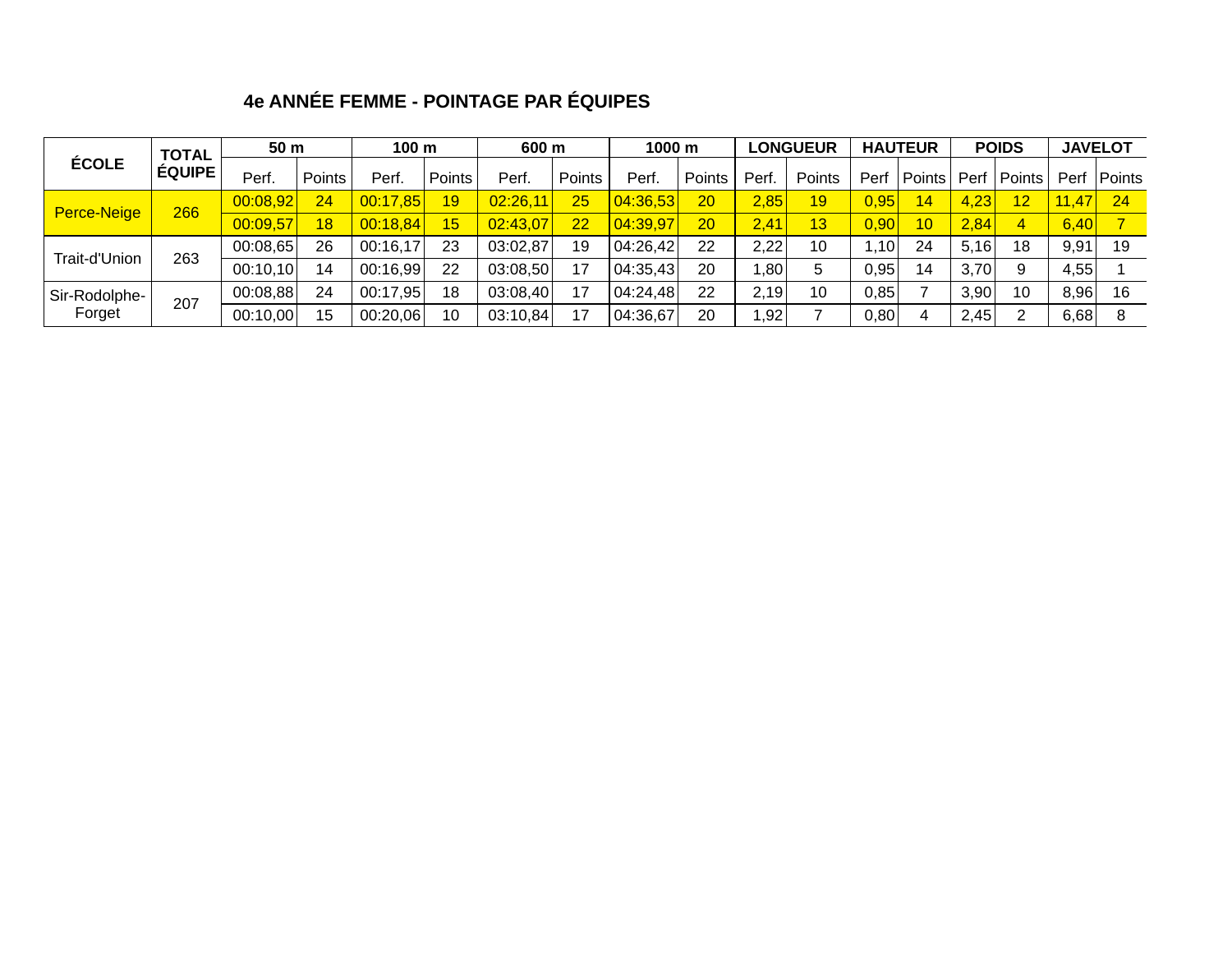# **4e ANNÉE HOMME - POINTAGE PAR ÉQUIPES**

| ÉCOLE         |               | 50 <sub>m</sub><br><b>TOTAL</b> |        | 100 m    |        |          | 600 m  |          | 1000 m |      | <b>LONGUEUR</b> |      | <b>HAUTEUR</b> |      | <b>POIDS</b>  |       | <b>JAVELOT</b> |
|---------------|---------------|---------------------------------|--------|----------|--------|----------|--------|----------|--------|------|-----------------|------|----------------|------|---------------|-------|----------------|
|               | <b>ÉQUIPE</b> | Perf.                           | Points | Perf.    | Points | Perf.    | Points | Perf.    | Points | Perf | Points          | Perf | Points         |      | Perf   Points |       | Perf   Points  |
| Roy et St-    |               | 00:08,37                        | 26     | 00:15,67 | 23     | 02:27.51 | 23     |          | 24     | 3,64 | 20              | 1,00 | 14             | ,83  | 25            | 16,50 | <b>20</b>      |
| <b>Louis</b>  | 321           | 00:08,37                        | 26     | 00:16,12 | 22     | 02:29,77 | 22     | 04:13,48 | 21     | 3,30 | 16              | 0,95 | 11             | 5,04 | 12            | 14,31 | 16             |
| Sir-Rodolphe- |               | 00:08.31                        | 27     | 00:15,47 | 24     | 02:37,74 | 21     | 03:45.66 | 26     | 3,23 | 15              | 0,95 | 11             | .59  | 24            | 17,49 | 21             |
| Forget        | 315           | 00:08,62                        | 25     | 00:16.06 | 22     | 02:40.66 | 20     | 04:13,88 | 21     | 3,05 | 13              | 0,90 | 8              | 7,00 | 22            | 13,70 | 15             |
| Perce-Neige   | 236           | 00:09,05                        | 22     | 00:17,35 | 18     | 02:43,13 | 19     | 04:21,91 | 20     | 3,08 | 13              | 0,90 | 8              | 6,64 | 21            | 11,37 | 10             |
|               |               | 00:09,30                        | 20     | 00:18,50 | 15     | 03:03,59 | 16     | 04:32,98 | 18     | 3,03 | 12              | 0,80 |                | 5,11 | 13            | 11,05 | 10             |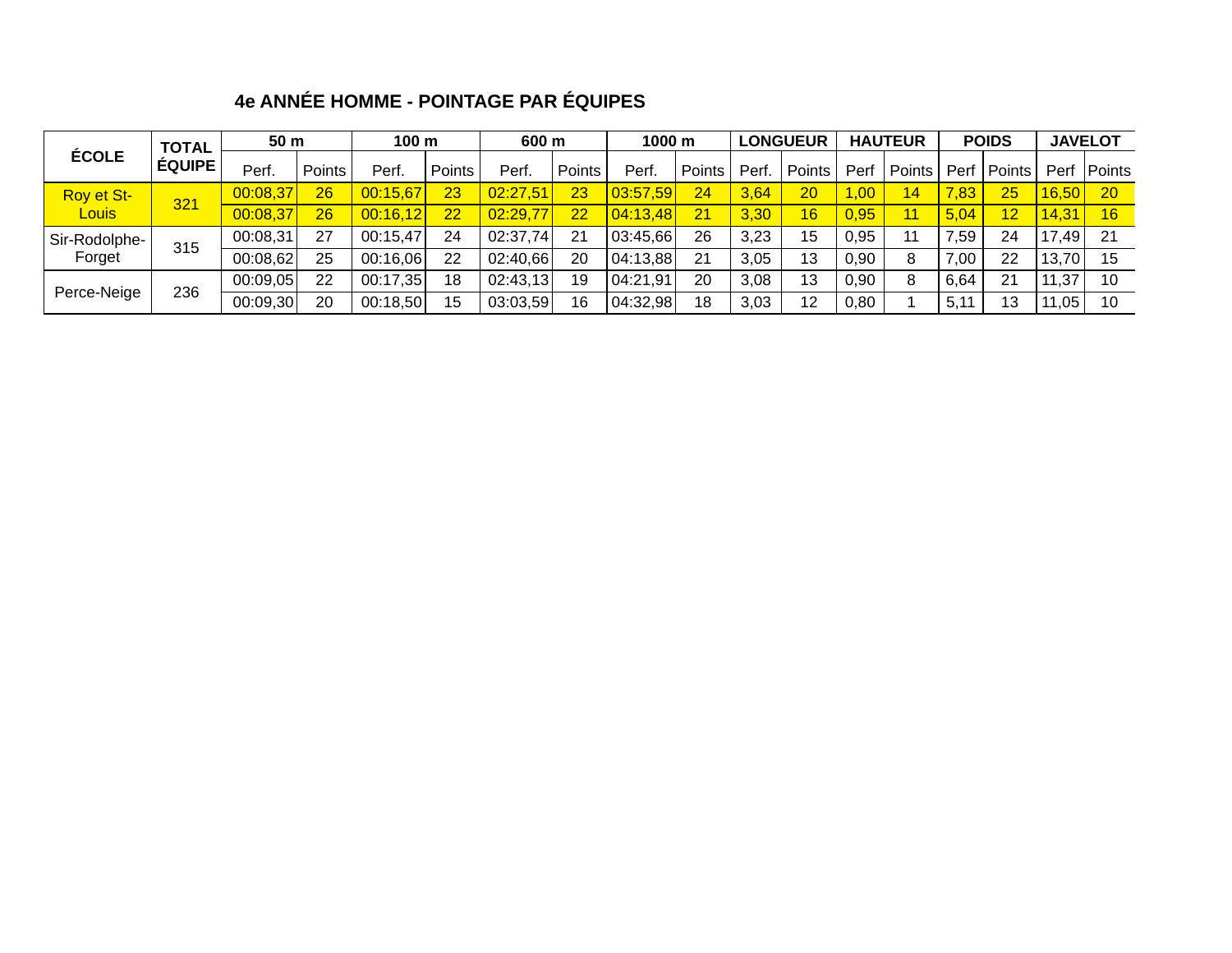## **5e ANNÉE FEMME - POINTAGE PAR ÉQUIPES**

| ÉCOLE                   | <b>TOTAL</b><br><b>ÉQUIPE</b> | 50 <sub>m</sub> |        | 100 <sub>m</sub> |               | 600 m    |        | 1000 <sub>m</sub> |        | <b>LONGUEUR</b> |        | <b>HAUTEUR</b>      |        | <b>POIDS</b> |        | <b>JAVELOT</b> |               |
|-------------------------|-------------------------------|-----------------|--------|------------------|---------------|----------|--------|-------------------|--------|-----------------|--------|---------------------|--------|--------------|--------|----------------|---------------|
|                         |                               | Perf.           | Points | Perf.            | <b>Points</b> | Perf     | Points | Perf.             | Points | Perf            | Points | Perf                | Points | Perf         | Points |                | Perf   Points |
| Sir-Rodolphe-<br>Forget | 376                           | 00:08,56        | 27     | 00:15,05         | 33            | 02:26,06 | 25     | 04:03,41          | 26     | 3,53            | 27     | 1,05                | 20     | 6,74         | 27     | 9,04           | 16            |
|                         |                               | 00:08,92        | 24     | 00:15,60         | 23            | 02:26.25 | 25     | 04:10,98          | 25     | 3,27            | 24     | $4,00^{\circ}$      | 17     | 5,72         | 21     | 8,98           | 16            |
| Roy et St-              | 324                           | 00:08,54        | 27     | 00:15,61         | 23            | 02:33,53 | 24     | 04:38,53          | 20     | 3,36            | 25     | $1,00$ <sup>1</sup> | 17     | .081         | 28     | 7,77           | 12            |
| Louis                   |                               | 00:08,82        | 25     | 00:16,41         | 23            | 02:34,47 | 24     | 04:51,20          | 17     | 2.95            | 20     | 0,95                | 14     | 4,36         | 13     | 7,65           | 12            |
| <b>Ursulines</b>        | 279                           | 00:08,47        | 29     | 00:16,24         | 23            | 02:35,36 | 24     | 04:19,48          | 23     | 3,04            | 21     | 1,00'               | 17     | 4,49         | 14     | 8,66           | 15            |
|                         |                               | 00:09,91        | 16     | 00:16,95         | 22            | 02:40,12 | 23     | 04:32,13          | 21     | 2,90            | 19     | 0,80                |        | 3,19         | 6      | 4,58           |               |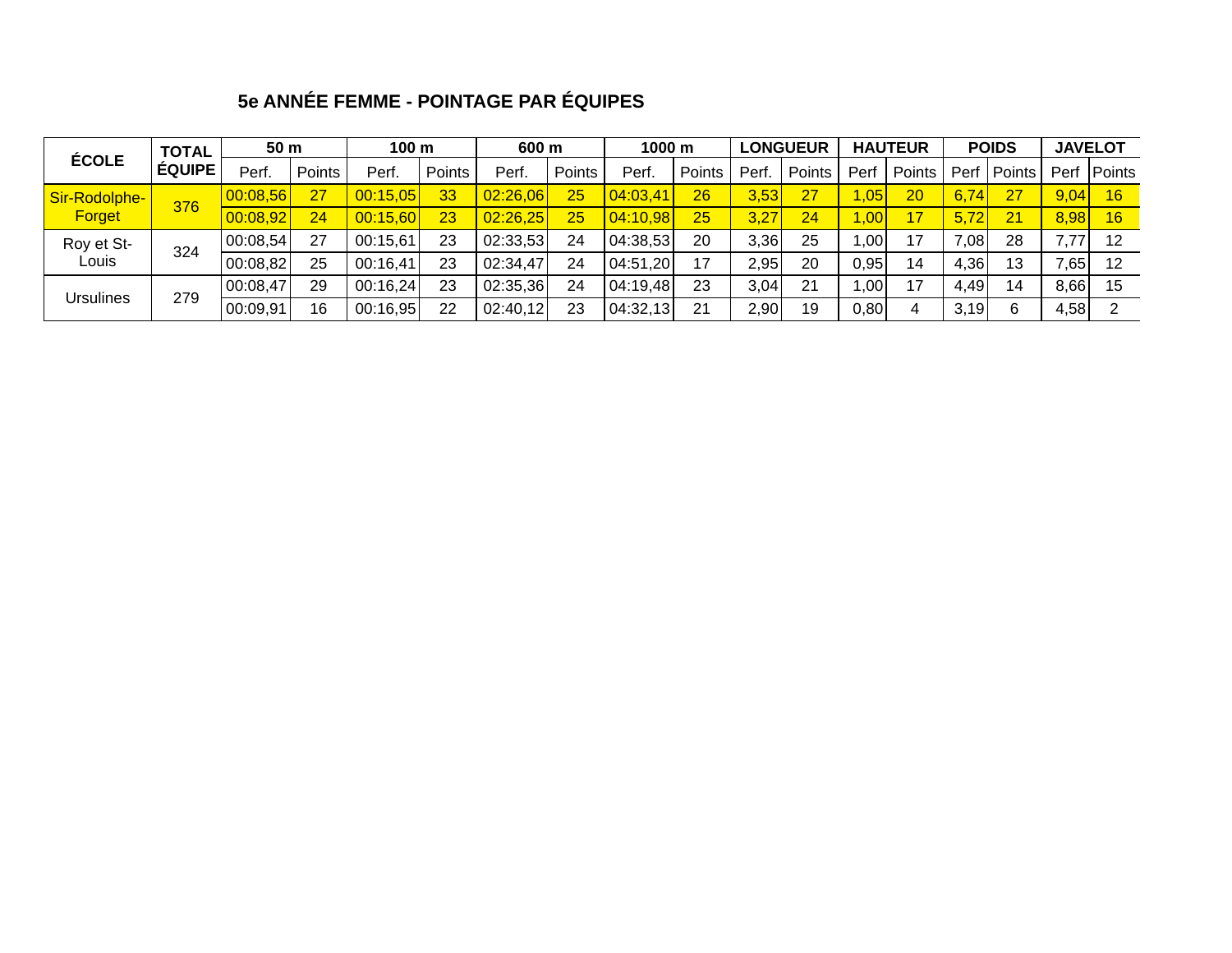# **5e ANNÉE HOMME - POINTAGE PAR ÉQUIPES**

| ÉCOLE                             | <b>TOTAL</b><br><b>ÉQUIPE</b> | 50 <sub>m</sub> |        | 100 m    |        | 600 m    |        | 1000 m         |        | <b>LONGUEUR</b> |        | <b>HAUTEUR</b> |        | <b>POIDS</b> |               | <b>JAVELOT</b> |               |
|-----------------------------------|-------------------------------|-----------------|--------|----------|--------|----------|--------|----------------|--------|-----------------|--------|----------------|--------|--------------|---------------|----------------|---------------|
|                                   |                               | Perf.           | Points | Perf.    | Points | Perf.    | Points | Perf.          | Points | Perf            | Points | Perf           | Points |              | Perf   Points |                | Perf   Points |
| <b>Roy et St-</b><br><b>Louis</b> | 330                           | 00:08,36        | 26     | 00:13,78 | 35     | 02:16,38 | 26     | 04:00,72       | 23     | 3,81            | 22     | .00.           | 14     | 7,33         | 23            | 12,65          | 13            |
|                                   |                               | 00:08,42        | 26     | 00:15,64 | 23     | 02:20.79 | 24     | $\{04:47,91\}$ | 15     | 3,32            | 16     | $\pm,00^+$     | 14     | 6,26         | 20            | 11,38          | 10            |
| Trait-d'Union                     | 320                           | 00:08,16        | 30     | 00:14,73 | 26     | 02:13.95 | 26     | 04:01,30       | 23     | 3,68            | 21     | 1,15           | 24     | 6,48         | 20            | 17,78          | 21            |
|                                   |                               | 00:08,63        | 24     | 00:17.04 | 19     | 03:13,51 | 13     | 04:12,97       | 21     | 2,87            | 10     | 1,05           | 18     | 4,86         | 11            | 12,88          | 13            |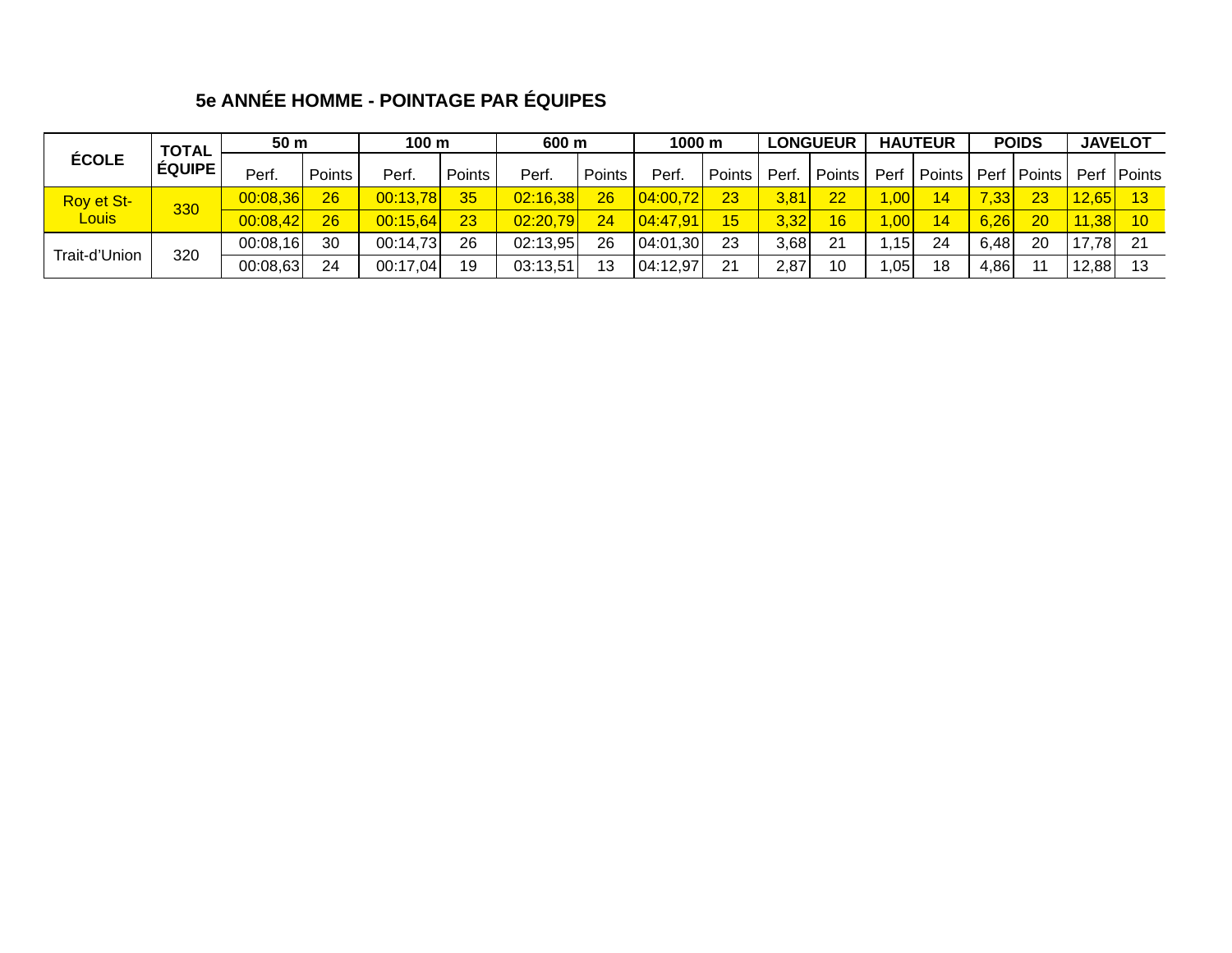## **6e ANNÉE FEMME - POINTAGE PAR ÉQUIPES**

| <b>ÉCOLE</b>  | <b>TOTAL</b><br><b>ÉQUIPE</b> | 50 m     |        |          | 100 m  |          | 600 m  |          | 1000 m |       |        | <b>LONGUEUR</b> |        | <b>HAUTEUR</b> |               | <b>POIDS</b> |               | <b>JAVELOT</b> |
|---------------|-------------------------------|----------|--------|----------|--------|----------|--------|----------|--------|-------|--------|-----------------|--------|----------------|---------------|--------------|---------------|----------------|
|               |                               | Perf     | Points | Perf.    | Points | Perf.    | Points | Perf     | Points | Perf. | Points | Per             | Points |                | Perf   Points |              | Perf   Points |                |
| Perce-Neige   | 332                           | 00:08,09 | 28     | 00:14,81 | 28     | 02:16,71 | 24     | 04:06,72 | 18     | 3,57  | 22     | 1.15            | 21     | 8,52           | 28            | 15,22        | -23           |                |
|               |                               | 00:08,49 | 21     | 00:15.81 | 19     | 03:40.09 | 4      | 04:25,75 | 15     | 3,48  | 21     | 1,15            | 21     | 6,33           | 19            | 12,20        | 20            |                |
| Sir-Rodolphe- |                               | 00:08.05 | 29     | 00:15.84 | 19     | 02:14,43 | 26     | 03:50.72 | 24     | 3,38  | 19     | 1,15            | 21     | ا60.'          | 24            | 12,30        | 20            |                |
| Forget        | 316                           | 00:08,49 | 21     | 00:16.31 | 18     | 02:16.16 | 24     | 04:28,58 | 14     | 2,63  | 10     | 1.15            | 21     | 6,74           | 21            | 7,48         |               |                |
| Trait-d'Union | 289                           | 00:08,76 | 18     | 00:14,40 | 32     | 02:41,11 | 16     | 04:07.65 | 18     | 3,63  | 23     | 1,05            | 14     | 8,63           | 28            | 13,00        | 21            |                |
|               |                               | 00:08,82 | 18     | 00:15,91 | 19     | 03:03,31 | 11     | 05:38,12 | ົ      | 3,32  | 19     | 1,05            | 14     | ,18            | 22            | 10,26        | 14            |                |